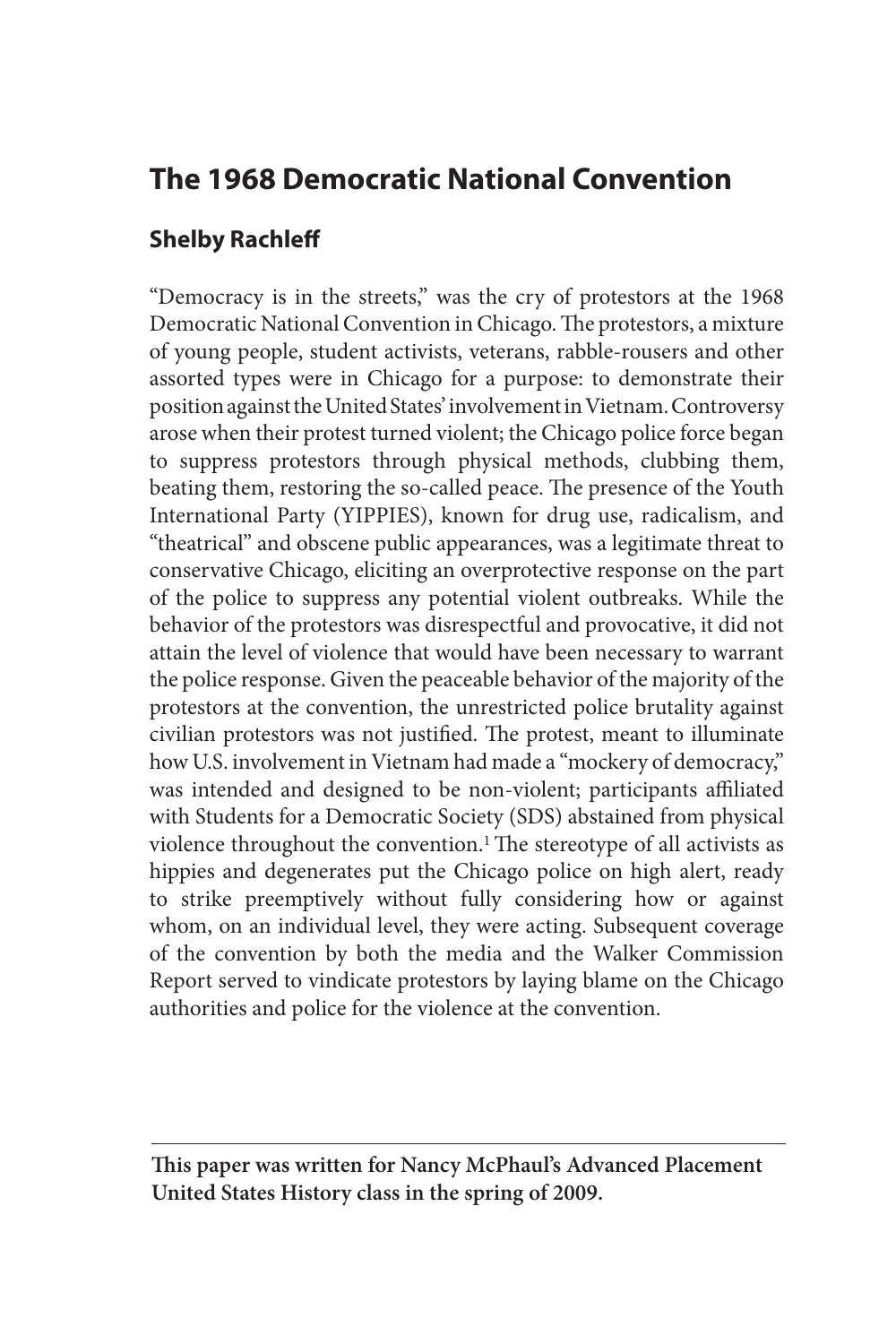### **The New Student Way**

*"The goal written on the university walls was 'Create two, three, many Columbias.'"*

— Tom Hayden, Founder of SDS2

The 1960s provided the perfect mix of social rallying points to spawn a strong student movement. The war in Vietnam was a reality experienced by the youth of the day firsthand through the draft as well as through increasing media coverage. This was the generation who saw their friends and brothers sent to fight a war whose purpose few of them could adequately define, and they were outraged. Chants of, "Hey hey, LBJ, how many kids did you kill today?" surrounded the White House, and organizations like SDS were born. Students for a Democratic Society, founded in 1962 at the University of Michigan by a group of students including soon-to-be-leader Tom Hayden, bonded over the wholehearted embracement of and belief in the ideals proffered by their Port Huron Statement. "We are people of this generation, bred in at least modest comfort, housed now in universities, looking uncomfortably to the world we inherit," read one section of their manifesto.3 SDS, therefore, saw itself as the vanguard of idealistic yet politically focused middle class students campaigning for radical social changes that would eliminate the racism, sexism, and general bourgeois apathy to which they had grown disgustedly accustomed. Socialism seemed to be the ideal ideological fit for this envisioned society. SDS staged protests against the war in Vietnam, produced publications advocating civil rights (as they were closely related to the Student Nonviolent Coordinating Committee, or SNCC), and staged protests against any form of U.S. involvement in situations that didn't warrant it, thereby laying the groundwork throughout the early sixties for the 1968 Democratic National Convention.

Students for a Democratic Society was experiencing rapid growth on both social and political levels in the months proceeding the convention (DNC). On a literal level, membership soared from 35,000 in April 1968 to more than 80,000 in November.<sup>4</sup> Part of the reason for this jump was the Columbia Sit-In in the spring of 1968, which served to catalyze the shift in the model of protest used by SDS to bring about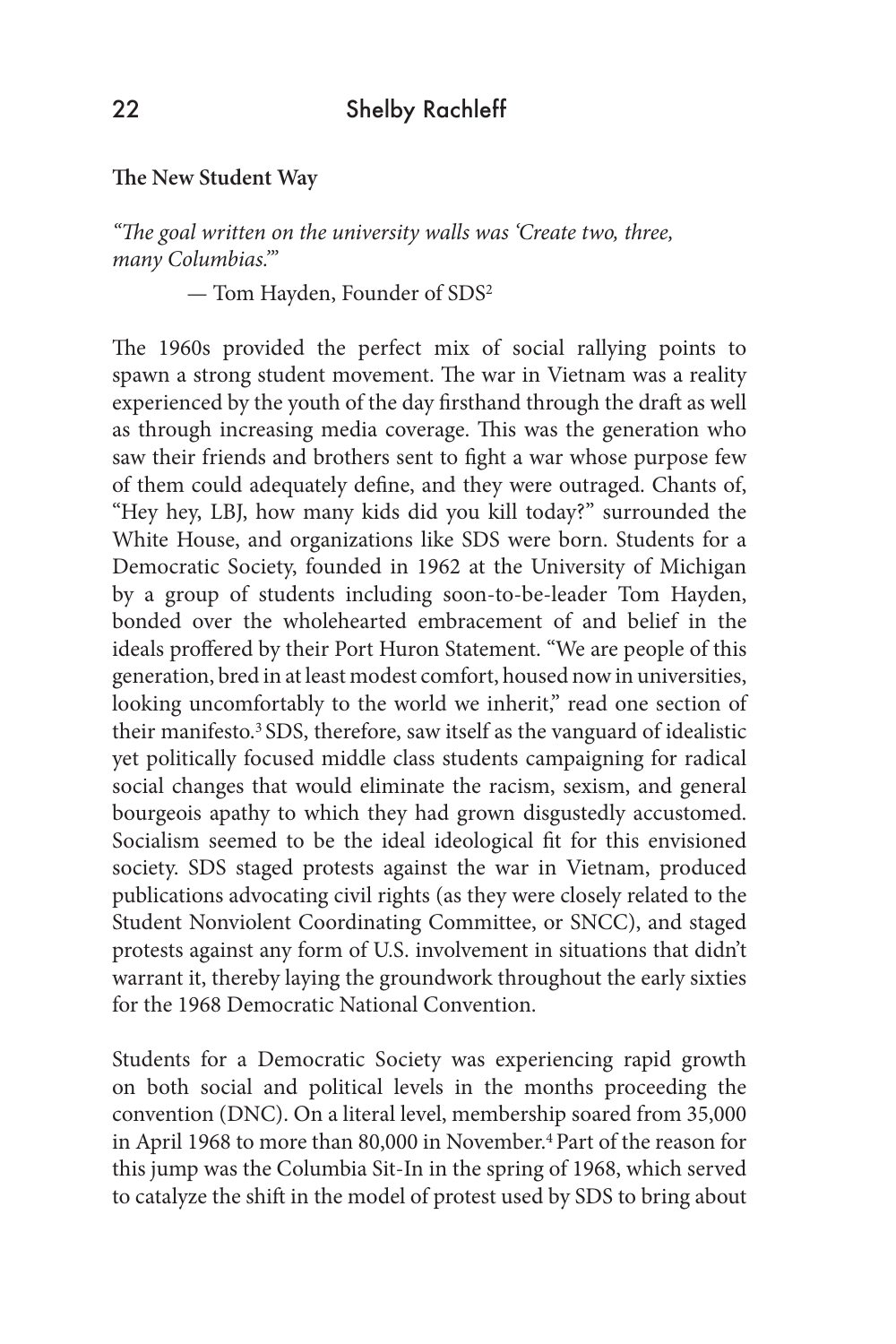social and political change. Students at Columbia University in New York City staged a protest against the school's relation to the Vietnam war (particularly war research), as well as against the university's plans to build a new gym in the Morningside Park district, a primarily African American neighborhood whose residents objected to the project. The campus protestors barricaded themselves inside Columbia buildings and took a dean hostage as a "political prisoner."5 This protest was of great importance not only because it brought various student groups together in a large-scale demonstration fueled by both foreignpolicy and domestic concerns, but also because it showcased the power of student protests and served as inspiration for the protests at the Democratic Convention. The term "participatory democracy," a reference to the Port Huron Statement made in this context by then-SDS member Mark Rudd, was used to describe the Columbia movement; students were taking political action, demanding their view of equality through protests. Therefore, more so than filling out a ballot, they were taking "democracy" into their own hands. They were, in another phrase of the time, "taking it to the streets."

#### **Radical Protestors and the Trial of the Chicago Seven**

*"Your Honor, I am glad to see Mr. Schultz finally concedes that things like levitating the Pentagon building, putting LSD in the water, 10,000 people walking nude on [in?] Lake Michigan, and a \$200,000 bribe attempt are all playing around."*

— Leonard Wineglass, Defense Attorney for the Chicago Seven 6

The YIPPIES, who were known for their subversive ways, used language that gave conservatives reason to see them more as a threat to the peace of the convention than as a legitimate political organization. The opening section of the YIPPIE Manifesto read:

*Come all you rebels, youth spirits, rock minstrels, bomb throwers, bank robbers, peacock freaks, toe worshippers, poets, street folk, liberated women, professors and body snatchers; it is election day and we are everywhere.*<sup>7</sup>

The spectacle of YIPPIES openly advocating the congregation of "bomb throwers" and "bank robbers" was just cause for the city of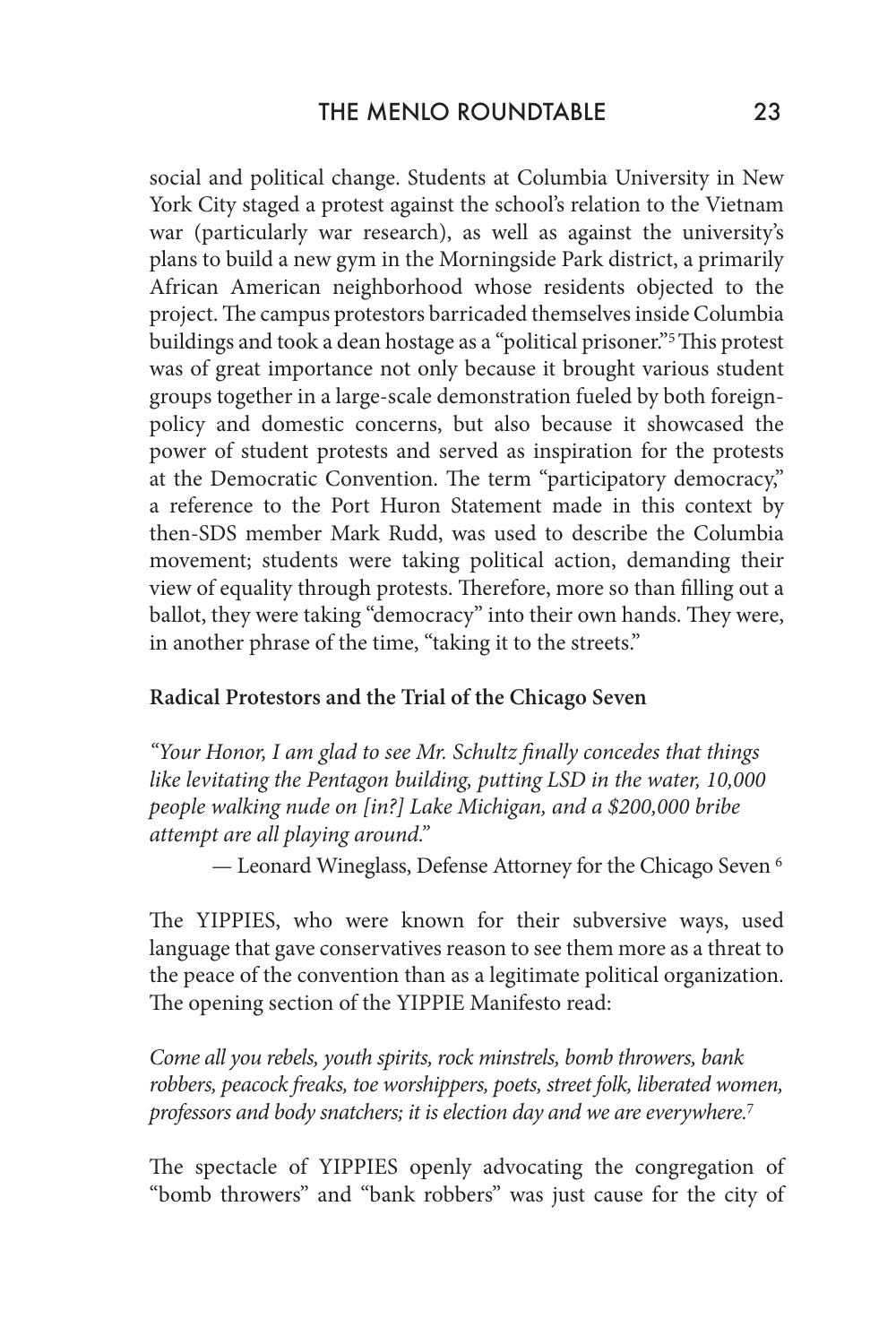## 24 Shelby Rachleff

Chicago to worry about their imminent presence, especially with political figures present, and especially in the wake of the riots that had followed the assassination of Martin Luther King, Jr., in April. However, the juxtaposition of these violent terms against a call for "peacock freaks" and "toe worshippers" gave their manifesto a comical air, something the YIPPIES were known for. The YIPPIES were not a violent organization; they were not the splinter-cell, militant Marxist-Leninist Weathermen. They were not American terrorists looking to force America into a proletarian uprising through the use of bombs or physical violence. When the humor and sarcasm in their manifesto was not understood, however, they acquired a threatening image more appropriate to the Weathermen.

The behavior of the YIPPIES was a shock for conservative Chicago, a city whose policemen had by and large joined the force out of a desire to protect conventional 1950s-era social values. Recollections from Vice President Hubert Humphrey about his interactions with radical protestors further serve to prove that these particular protestors deliberately set out to provoke a harsh response from the police: "It's not very pleasant to…have people throw urine [and human excretia] on you…by people who say they believe in peace and brotherly love…I don't consider that peace-making."8 Humphrey certainly had a point. The police were there to protect the public, including the presidential candidates, from harm; having fecal matter thrown at a political figure constitutes harm. Therefore, the police were responding to a legitimate threat of assault towards a public figure; their response, in that sense, was justified. Humphrey also alluded to the YIPPIES making a mockery of the disciplined non-violence of SDS; they undermined the message of peace by acting as the "jokesters" of the activist bunch, and ended up being more detrimental than helpful to the cause of youth activism.

In the aftermath of the convention, eight men considered as the main instigators of the Chicago protests were charged with "intent to incite, organize, promote and encourage and… [speaking] to an assemblage of persons for the purpose of inciting, organizing, promoting and encouraging a riot, in violation of Title 18, United States Code, Section 2101," and found guilty.<sup>9</sup> What began as the trial of the Chicago Eight (Dave Dellinger, Rennie Davis, Tom Hayden, Abbie Hoffman, Jerry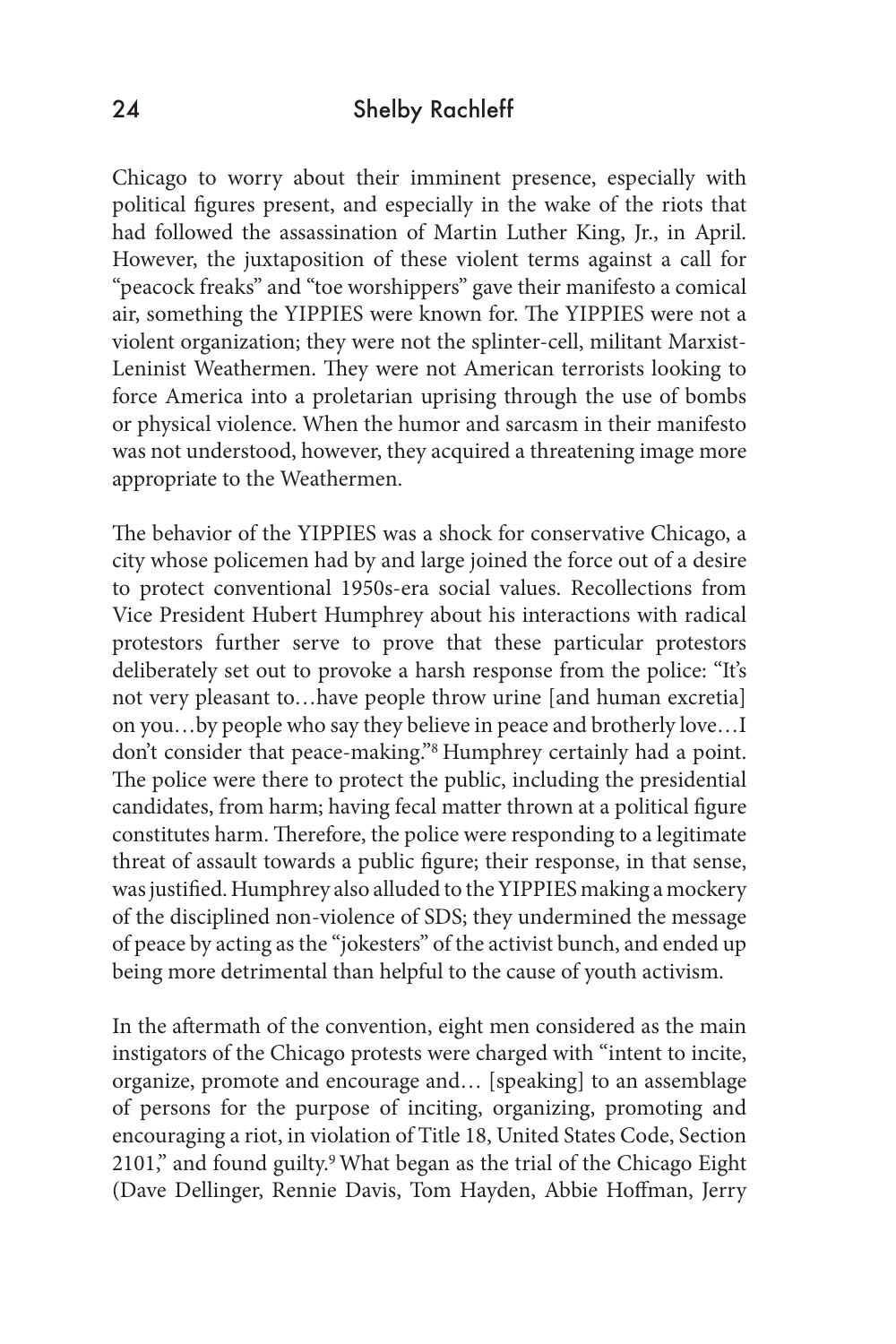Rubin, John Froines, Lee Weiner, and Bobby Seale) turned to a trial of only the first seven, as Seale ended up being tried separately and under more charges. Prosecution witnesses such as Chicago Police Chief Robert Murray testified to the violent and obscene measures the protestors employed to elicit a response from the police, including yelling vulgar abuse and throwing objects at the police, ranging from rocks to cigarette butts.10 This style of provocation fit with the reputation of the YIPPIES (of which Rubin and Hoffman were founders), and resulted in an initial guilty verdict. In 1972, however, the remaining five (Froines and Weiner had been found innocent in the first trial) of the Chicago Seven were found innocent on appeal of violating the Anti-Riot Act of 1968, and charges for both this and for contempt were dropped, dispelling the legal notion that the convention protestors had merited the police beating they received.<sup>11</sup>

## **The Implications of Clubs and Communism**

*"You just can't bury your head in the sand or get all touchy-feely when you're a cop. That's for the talking heads and the sops to cry over. And Christ, was there a lot of them. I think that we were realists and we did the job that most everyone wanted us to do even though they didn't always want to admit it out loud."*

— Steve Nowakowski, Chicago Police12

The protest at the 1968 Democratic National Convention, meant to illuminate how U.S. involvement in Vietnam had made a "mockery of democracy," was planned to be a non-violent protest by an organization of students; leaders and students involved in SDS abstained from physical violence throughout the protest.13 The Wednesday of the convention marked the highest point of tension between the police and the protestors. As the protestors prepared to march peacefully to the convention hall, Mayor Daley prepared a counter-attack, putting the National Guard on standby, ready to stop the protestors from making it to their mark by "any means necessary," a sign of both preemptive and indiscriminate action on the part of Chicago authorities.14 The result was a bloody conflict. The police, a group of men who generally abhorred the New Left and hippie culture, saw a protestor tearing down an American flag, catalyzing the conflict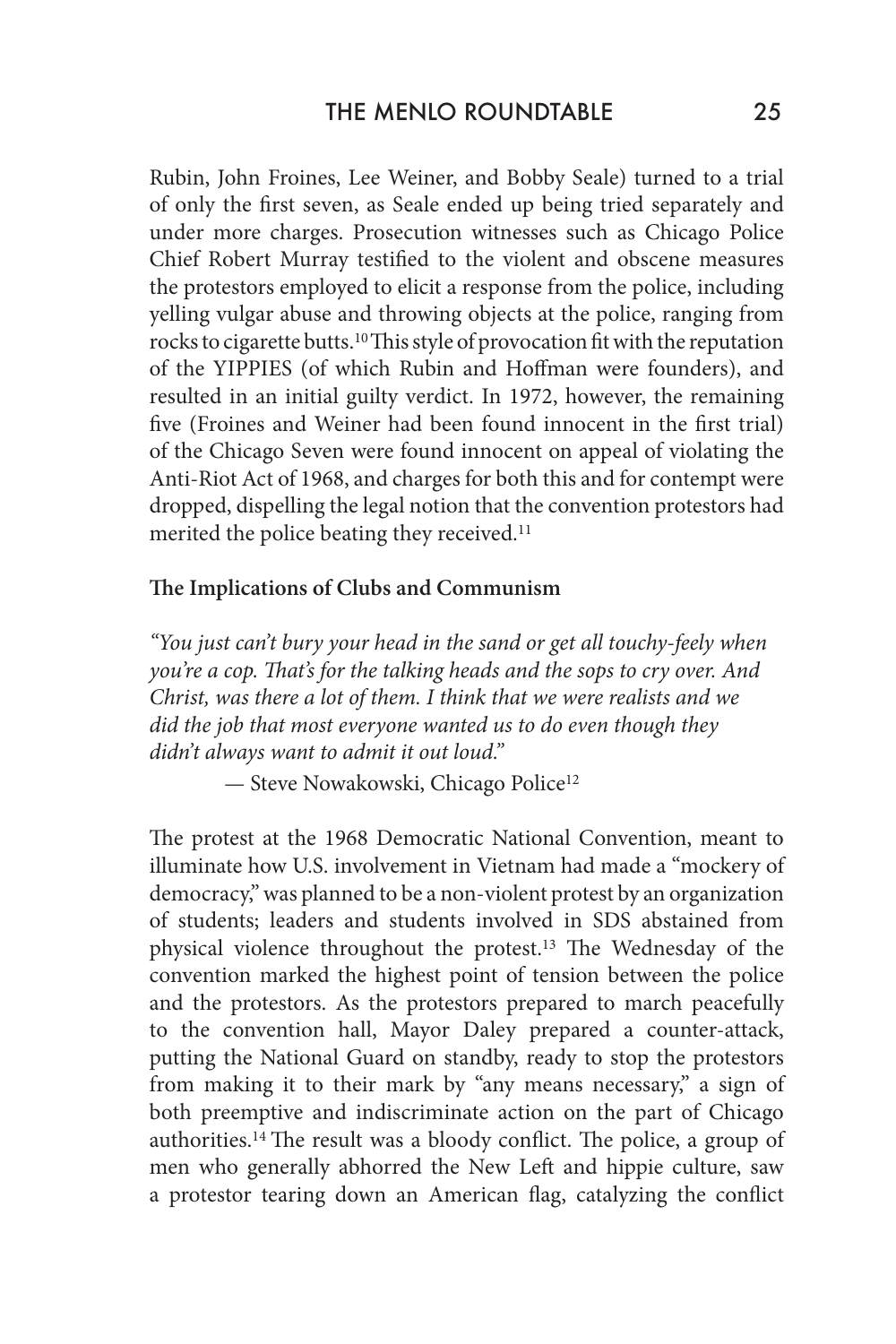# 26 Shelby Rachleff

between the declaredly non-violent protestors on one side and fierce protectors of American society and values on the other, with the flag as the symbolic manifestation of those values. The desecration of the flag was therefore meant and understood as a declaration of war on both the physical and ideological levels; not only were the police fighting a potentially "dangerous" army of young people, they were fighting a manifestation of the threat of communism to their society. Ideological differences, however, do not justify the use of force against a protestor; after all, desecration of the flag is not against the law. Rennie Davis, one of the leaders of the protest and another declaredly non-violent leader, was beaten by the police in the act of trying to calm down protestors agitated by the harsh police response.15 Sixty people, a mix of protestors and non-affiliated convention attendees, were hospitalized with injuries from this police battle.<sup>16</sup>

To say that the "long-haired hippie freaks" and the conservative Chicago police force didn't see eye-to-eye would be to put it mildly; however, their fundamental issues with each other stemmed from controversy over the same issue: communism. The concept of the United States' failure to remain the "initiator of the United Nations" in spirit was a rallying point for the bourgeois members of SDS.17 Student organizations at the time did tend to focus on communism, with organizers like Tom Hayden quoting Mao and nearly all of them looking favorably on Marxist thought.18 The Port Huron Statement reflects a desire to achieve a society in which all men are equals, one in which the division of nations that causes a war like Vietnam doesn't exist. As stated earlier, the police were ardently anti-communist, having mainly come of age during the height of the Red Scare in the 1950s.19

Their response, therefore, was not unanticipated; in January of 1968, Rennie Davis, along with Tom Hayden and Dave Dellinger (among others) met to discuss the inevitability of arrest at the convention, even if they practiced non-violence.20 Their presentiment of the police attacks suggests the existence of a bias against the protestors, no matter what their actions. The fact that the police retaliated in such a violent manner against peaceable citizens exercising their first amendment rights to freedom of assembly and speech supports argument that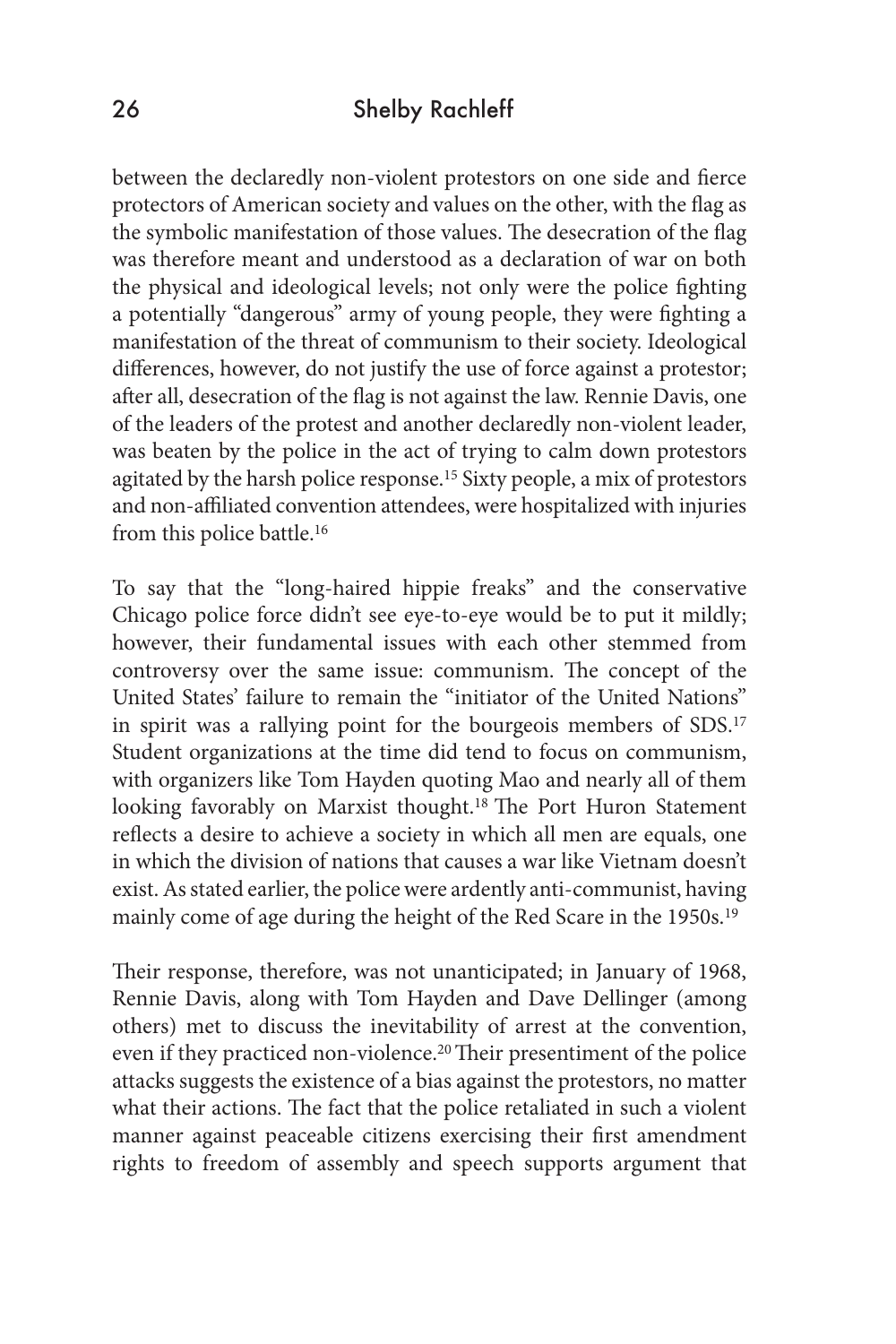their response was unjustified. There was already a history of police intervention against student protests. During the Columbia Sit-In, 692 students were arrested, with more than 1000 police officers coming to disperse them.21 Another prior instance of police reaction to student protestors was the Yip-In at New York's Grand Central Station, also in the spring of 1968, where injuries ended up tallying to more than one hundred. Todd Gitlin, Berkeley professor of sociology and at the time an SDS member, points out that even New York Mayor John V. Lindsay declared the police to have used "excessive force" during the Yip-In.22 These previous instances of police brutality allowed Hayden and others to foreshadow their own fate. The New Left was repugnant to most American police, a clear and present subversive threat to law and order. In that sense the protestors arrived at the convention with the odds against them, and their taunts only served to incite an already hostile police force to the point of physical action.

#### **The National Opinion**

*"Mayor Daley, a family man, welcomes you to a family town."* — Billboard in Chicago, August 196823

The Walker Report to the National Commission on the Causes and Prevention of Violence, written by attorney and eventual governor of Illinois Daniel Walker, was commissioned by President Lyndon B. Johnson to establish what had really happened between the police and the protestors at the Chicago convention. After taking the testimony of thousands of firsthand witnesses, participants, and police officers, the Walker Commission published its findings on December 1, 1968, stating that:

*The nature of the response was unrestrained and indiscriminate police violence on many occasions, particularly at night. The violence was made all the more shocking by the fact that it was often inflicted upon persons who had broken no law, disobeyed no order, made no threat. These included peaceful demonstrators, onlookers, and large numbers of residents who were simply passing through, or happened to live in the areas where confrontations were occurring.*<sup>24</sup>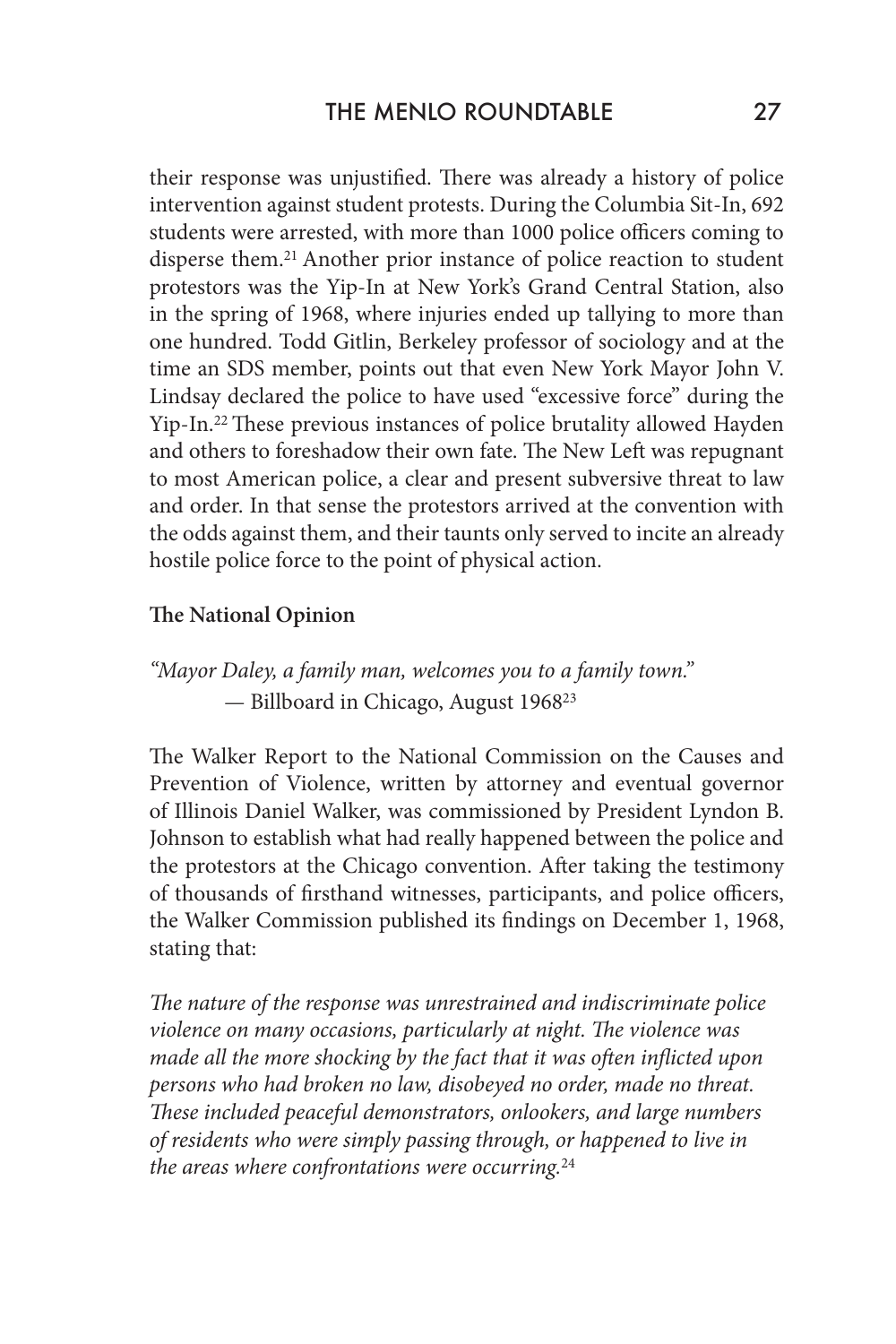## 28 Shelby Rachleff

This commission report eschewed the notion that the provocation of the protestors was equal to the clubs wielded by the police force. And because the Report compiled firsthand testimony from such an array of witnesses, and because it was commissioned by the President and not the city of Chicago, the report was accepted as factual and thorough. The Walker Report therefore argues for a verdict of innocence for the protestors. The fact that so many spectators and passers-by were assaulted makes the violence described in the Walker Report all the more shocking for its indiscriminate nature. However, the document wasn't universally accepted, especially by the leaders of the protests. Tom Hayden later wrote that the report "covered up the real conspirators who gave the police their orders in Chicago: Daley, Humphrey, Johnson."25 The "unbiased" nature of the report could therefore be called into question. The Chicago authorities were left blameless, unlike in such other accounts of the convention as John Schultz's *No One Was Killed*. 26 Even so, the report did serve to assuage some of the blame against the protestors.

"Mayor Daley was permitted to take over the media. Our own editorialists told us that we didn't really see what we saw under those blue helmets. The violent scenes of police crowd dispersal became 'riots,'" read one *New York Times* article from October 1968.27 The men "under those blue helmets," the police, were protected by the Chicago authorities. This article seemed to corroborate the previously discussed pre-convention conspiracy theories of Hayden, Dellinger, and Davis. The initial media cover-up of police brutality lent weight to the notion that the Chicago city government, and Mayor Daley in particular, realized that something had gone wrong at the convention and that it would hurt their image if the true story of the trial got out. In the weeks following the convention, however, public opinion about the police response began to change. Donald Janson's article in the *New York Times*, exposing the media slant and attributing it to Daley, reached a mainstream audience who otherwise would not have likely known about the events of August in much detail. Janson maintained that the "hippies" were unfairly blamed for acts of vandalism committed by the police.28 The mainstream media thus played a role in helping to expose the reality of the police actions at the convention by continuing to follow the story after the convention was over.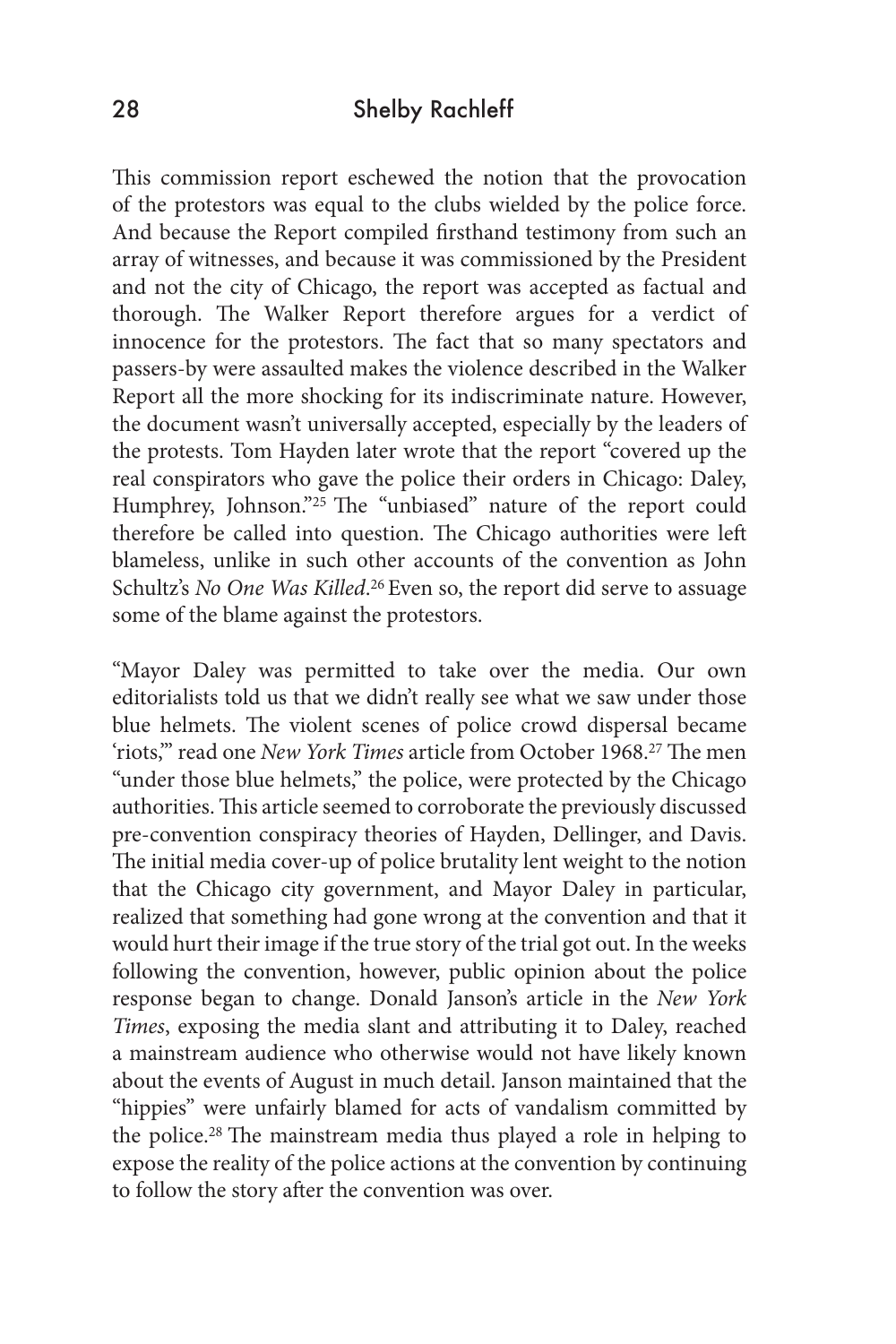# THE MENIO ROUNDTABLE 29

#### **Looking Forward**

*"The '60s are gone, dope will never be as cheap, sex never as free, and the rock and roll never as great."*

— Abbie Hoffman

Spanning the course of the Chicago convention, protestors shouted abuse at the police, and the police responded by giving vent to their own pent-up aggression towards a changing society personified by the "long-haired hippies." While the protestors did end up successful in the sense that they were ultimately not found guilty of inciting a riot, the convention did result in the deterioration of the structure and legitimacy of SDS. Following the convention the group fragmented, with the militant Weathermen breaking away, a split that had been foreshadowed at the time of leader Mark Rudd's instrumental role at Columbia. Jerry Rubin and Abbie Hoffman are both dead. Tom Hayden has been active in California state politics, and Dave Dellinger continued to protest, even getting arrested at the age of eighty-three.29 While their respective organizations may have ended in relative failure, the idealism represented by the youth activism of groups like SDS are what have enabled the degree of student activism visible in the United States today. In fact, SDS is beginning to show up on college campuses nationwide once again. Perhaps the world is a stage for student protest once again; the whole world might soon be watching.

#### **Notes**

1. James Miller, *Democracy Is in the Streets: From Port Huron to the Siege of Chicago* (Cambridge: Harvard University Press, 1994), 284.

2. Ibid.

3. Tom Hayden, "The Port Huron Statement," in *Takin' It To The Streets*, ed. Alexander Bloom and Wini Breines (New York: Oxford University Press, 2003), 51.

4. David Barber, *A Hard Rain Fell: SDS and Why It Failed* (Jackson: University Press of Mississippi, 2008), 5.

5. Todd Gitlin, *The Sixties: Years of Hope, Days of Rage* (New York: Bantam Books, 1993), 306-307; Miller, 290-292.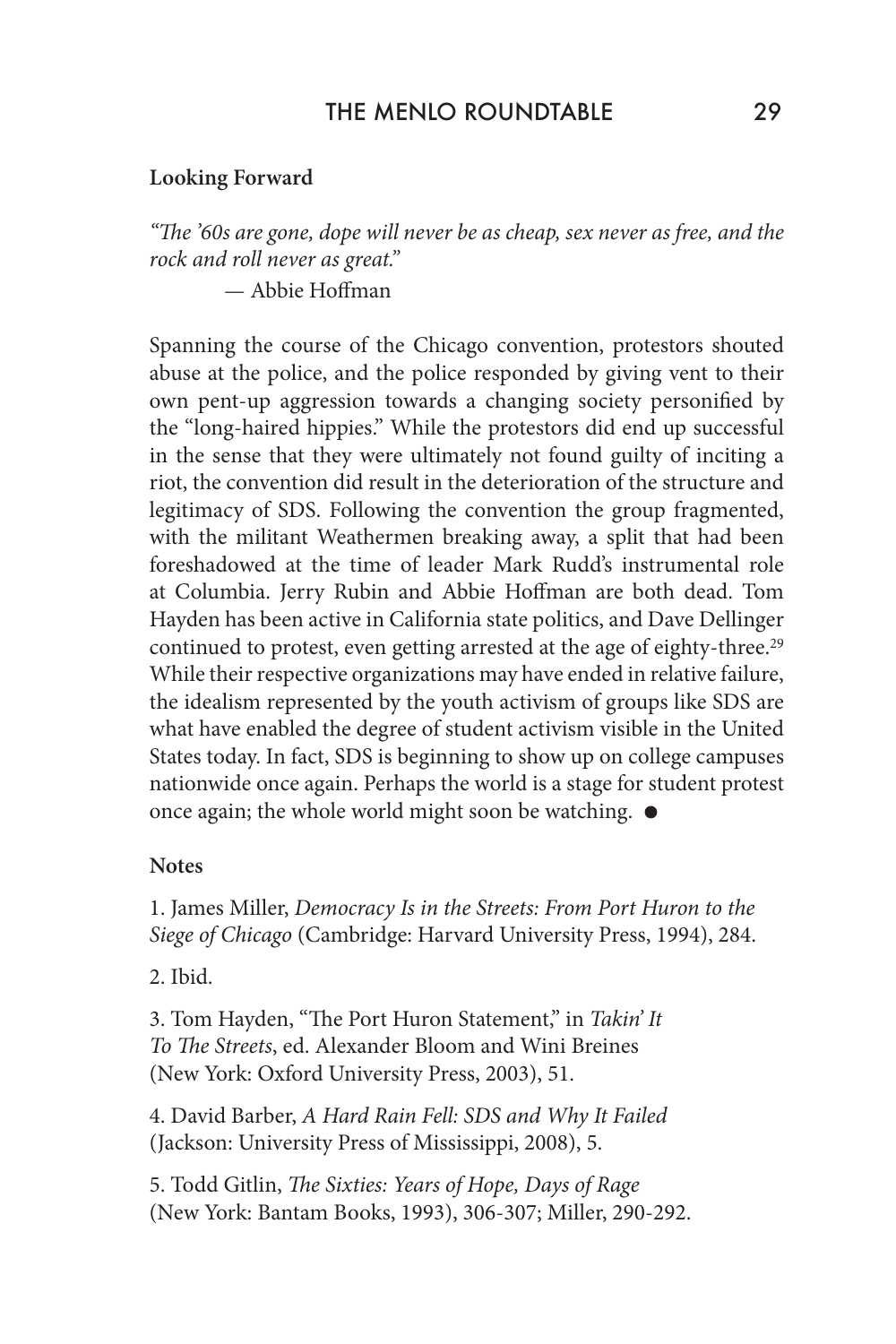6. *United States of America vs. David T. Dellinger, Rennard C. Davis, Thomas E. Hayden, Abbott H. Hoffman, Jerry C. Rubin, Lee Weiner, John R. Froines, and Bobby G. Seale*, 69CRI80 (Ill. 1969).

7. Abbie Hoffman and Jerry Rubin, "YIPPIE Manifesto," in Bloom and Breines (New York: Oxford University Press, 2003), 278.

8. Charles Kaiser, *1968 in America: Music, Politics, Chaos, Counterculture, and the Shaping of a Generation* (New York: Grove Press, 1988), 247.

9. *United States of America vs. David T. Dellinger, Rennard C. Davis, Thomas E. Hayden, Abbott H. Hoffman, Jerry C. Rubin, Lee Weiner, John R. Froines and Bobby G. Seale*, 69CRI80 (Ill. 1970).

10. Ibid.

11. Douglas O. Linder, "The Chicago Seven Trial: A Chronology," The Chicago Seven Trial, http://www.law.umkc.edu/faculty/projects/ ftrials/Chicago7/chronology.html (accessed February 27, 2009).

12. Frank Kusch, *Battleground Chicago: The Police and the 1968 Democratic National Convention* (Chicago: University of Chicago Press, 2008), 14.

13. Miller, 284.

14. Mark Hamilton Lytle, *America's Uncivil Wars: The Sixties Era From Elvis to the Fall of Richard Nixon* (New York: Oxford University Press, 2006), 261.

15. Lytle, 261.

16. "Convention was Dissidents' 'D-Day'," *Chicago Tribune*, September 7, 1968.

17. Hayden, 51; Barber, 54-55.

18. Kaiser, 230.

19. Kusch, 13.

20. David Farber, *Chicago '68* (Chicago: University of Chicago Press, 1994), 80.

21. Gitlin, 307-308.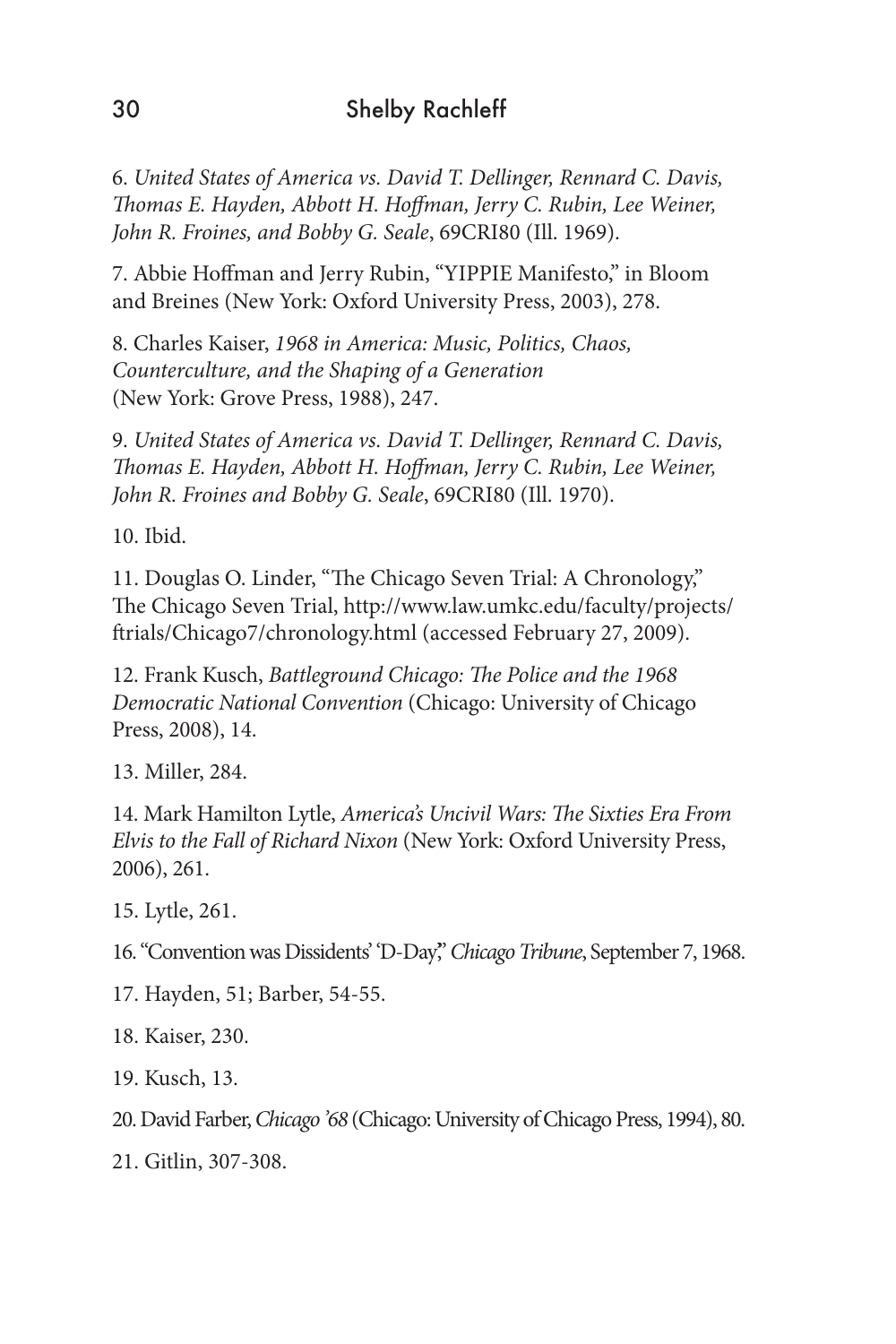# THE MENIO ROUNDTABLE 31

22. Ibid.

23. Kaiser, 230.

24. Daniel Walker, "The Walker Comission," in Bloom and Breines (New York: Oxford University Press, 2003), 370.

25. Michael R. Belknap, *American Political Trials* (Westport: Greenwood Publishing Group, 1994), 250

26. Gitlin, 326.

27. Donald Janson, "Newsmen Assail Chicago Papers," *New York Times*, October 13, 1968, http://www.nytimes.com (accessed February 26, 2009).

28. Ibid.

29. Linder, "The Chicago Seven Trial."

### **Bibliography** *Primary Sources*

"Civic Leaders, Groups Hail Daley and Police for Actions," *Chicago Tribune*, September 2, 1968.

"Mayor Daley Defends His City," *Chicago Tribune*, September 7, 1968.

Hayden, Tom. "The Port Huron Statement." In T*akin' It To The Streets*, edited by Alexander Bloom and Wini Breines, 50-61. New York: Oxford University Press, 2003.

Hoffman, Abbie, and Jerry Rubin. "YIPPIE Manifesto." In *Takin' It To The Streets*, edited by Alexander Bloom and Wini Breines, 278-279. New York: Oxford University Press, 2003.

Janson, Donald. "Newsmen Assail Chicago Papers." *New York Times*, October 13, 1968.

Lukas, J. Anthony. "U.S. Judge Orders Contempt Terms in Chicago Trial." *New York Times*, February 15, 1970.

*United States of America vs. David T. Dellinger, Rennard C. Davis, Thomas E. Hayden, Abbott H. Hoffman, Jerry C. Rubin, Lee Weiner, John R. Froines, and Bobby G. Seale*, 69CRI80 (Ill. 1970).